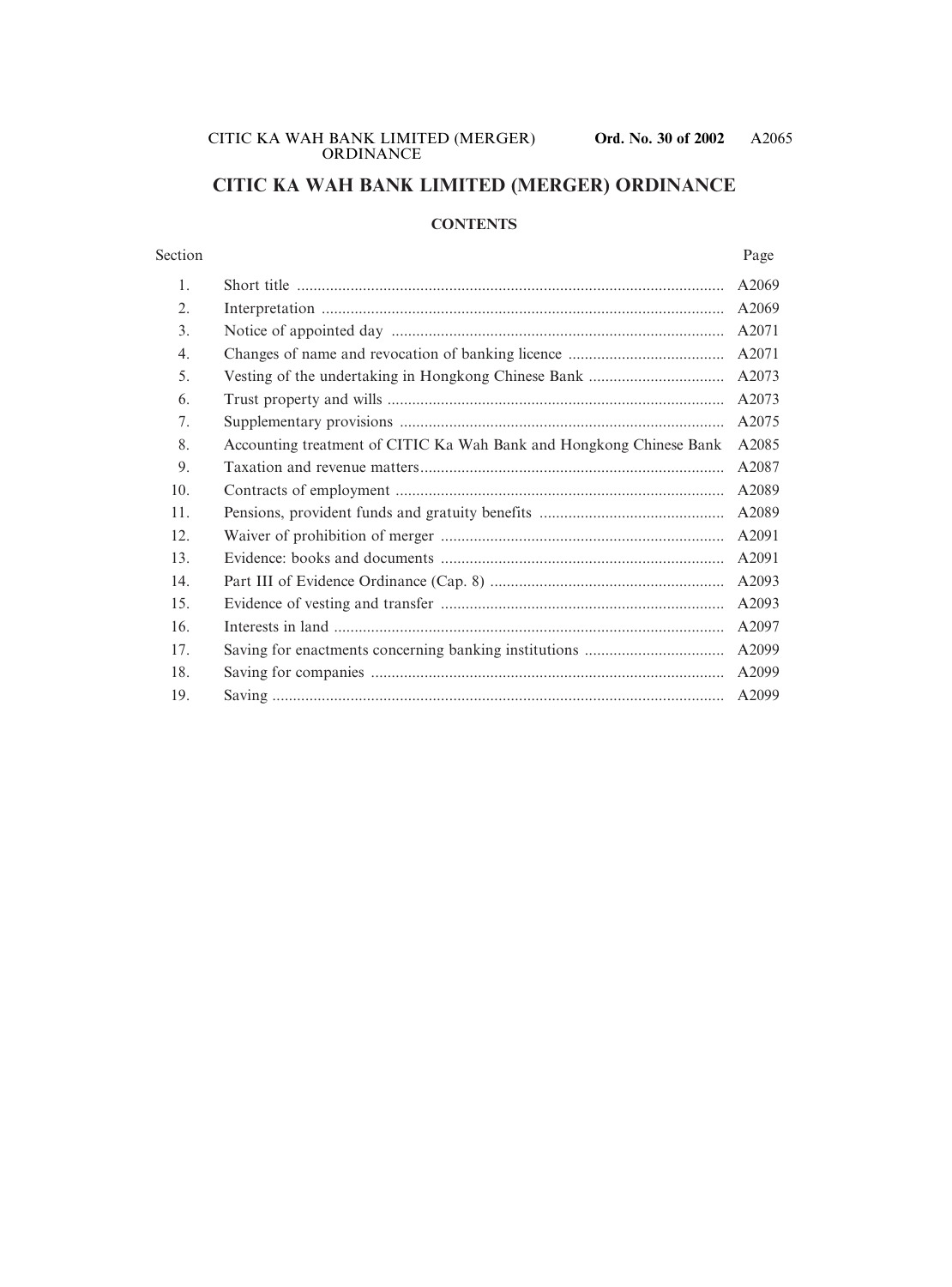## **HONG KONG SPECIAL ADMINISTRATIVE REGION**

ORDINANCE NO. 30 OF 2002



TUNG Chee-hwa Chief Executive 18 July 2002

An Ordinance to provide for the vesting in The Hong Kong Chinese Bank, Limited of the undertaking of CITIC Ka Wah Bank Limited and for other related purposes.

[19 July 2002]

## **Preamble**

Whereas—

- (*a*) CITIC Ka Wah Bank Limited 中信嘉華銀行有限公司 (hereinafter called "CITIC Ka Wah Bank") is a company incorporated under the laws of Hong Kong having its registered office in Hong Kong and is a bank licensed under the Banking Ordinance (Cap. 155) carrying on the business of banking in Hong Kong and elsewhere;
- (*b*) The Hong Kong Chinese Bank, Limited (香港華人銀行有限公司) (hereinafter called "Hongkong Chinese Bank") is a company incorporated under the laws of Hong Kong having its registered office in Hong Kong and is a bank licensed under the Banking Ordinance (Cap. 155) carrying on the business of banking in Hong Kong;
- (*c*) Hongkong Chinese Bank is a wholly owned subsidiary of CITIC Ka Wah Bank;
- (*d* ) for the better conduct of the business of CITIC Ka Wah Bank and Hongkong Chinese Bank, it is expedient that their respective undertakings be merged and that such merger should occur by means of a transfer of the undertaking of CITIC Ka Wah Bank to Hongkong Chinese Bank; and
- (*e*) in view of the extent of the contractual and other legal relationships affecting the conduct of the undertaking of CITIC Ka Wah Bank, it is expedient that the said undertaking be transferred to Hongkong Chinese Bank by this Ordinance without interference with the conduct and continuity of the respective businesses of CITIC Ka Wah Bank and Hongkong Chinese Bank.

Enacted by the Legislative Council.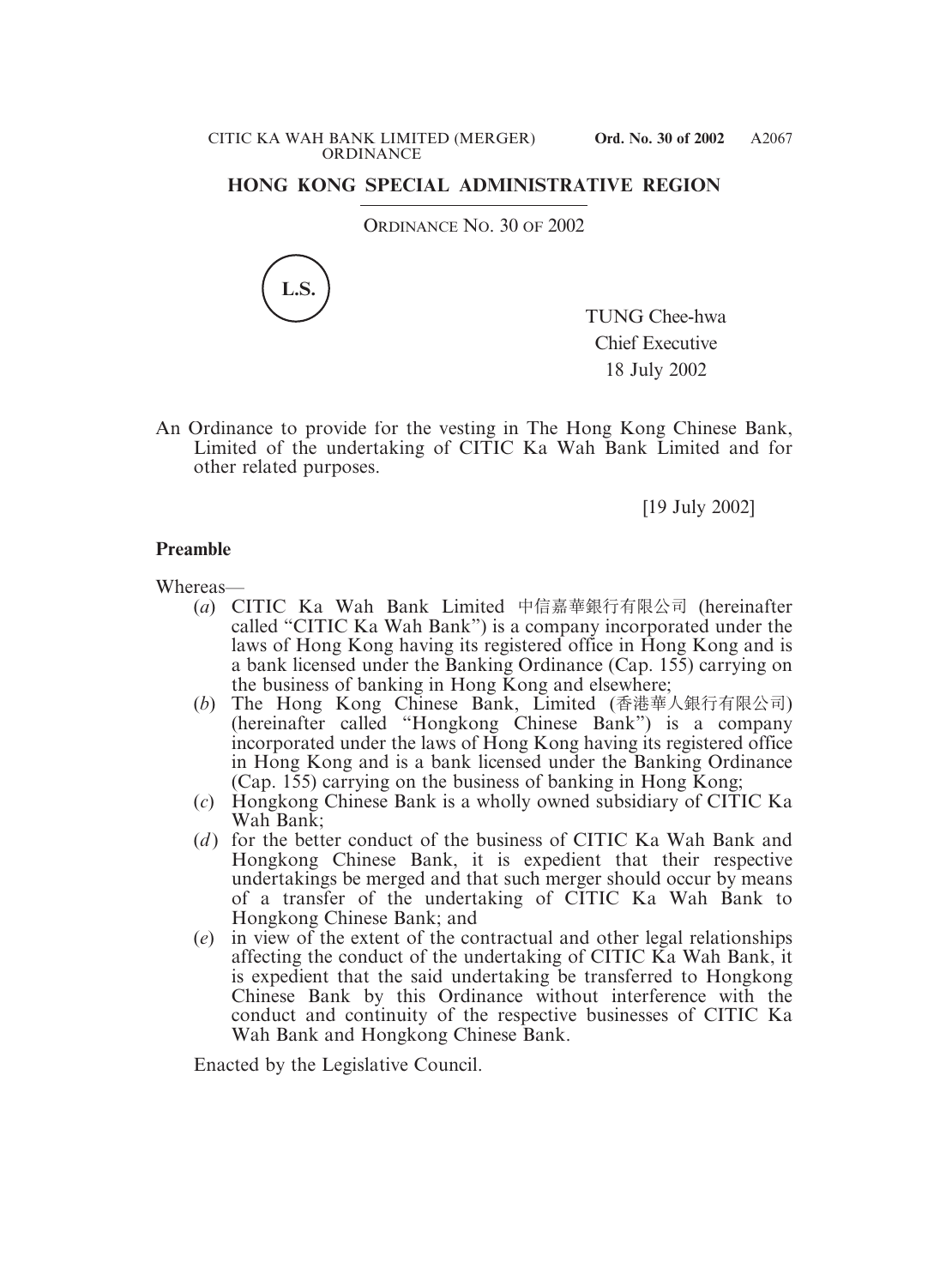# **1. Short title**

This Ordinance may be cited as the CITIC Ka Wah Bank Limited (Merger) Ordinance.

# **2. Interpretation**

(1) In this Ordinance, unless the subject or context otherwise requires— "appointed day" (指定日期) means such day as may be appointed pursuant to section 3;

"CITIC Ka Wah Bank" (中信嘉華銀行) means CITIC Ka Wah Bank Limited 中信嘉華銀行有限公司;

- "customer" (客戶) means any person having a banking account or other dealing, transaction or arrangement with CITIC Ka Wah Bank;
- "data protection principles" (保障資料原則) means the data protection principles set out in Schedule 1 to the Personal Data (Privacy) Ordinance (Cap. 486);

"excluded property and liabilities" (除外財產及法律責任) means—

- (*a*) the common seal of CITIC Ka Wah Bank;
- (*b*) documents required to be kept by CITIC Ka Wah Bank pursuant to the Companies Ordinance (Cap. 32);
- (*c*) the issued share capital of Hongkong Chinese Bank represented by the paid-up shares beneficially owned by CITIC Ka Wah Bank;
- (*d*) subject to the agreement of Hongkong Chinese Bank, such other property and liabilities of CITIC Ka Wah Bank as may on or before the appointed day be specified by way of a resolution or resolutions of the board of directors of CITIC Ka Wah Bank;
- "existing" (現有) means existing, outstanding or in force immediately before the appointed day;
- "Hongkong Chinese Bank" (香港華人銀行) means The Hong Kong Chinese Bank, Limited (香港華人銀行有限公司);
- "liabilities" (法律責任) includes duties and obligations of every description (whether present or future, actual or contingent);
- "Privacy Commissioner" (私隱專員) means the Privacy Commissioner for Personal Data established under section 5(1) of the Personal Data (Privacy) Ordinance (Cap. 486);
- "property" (財產) means property and assets of every description wheresoever situate and rights of every description (whether present or future, actual or contingent), and includes property held on trust or in a fiduciary capacity and security interests, benefits and powers of every description;
- "Registrar of Companies" (公司註冊處處長) means the Registrar of Companies appointed under section 303 of the Companies Ordinance (Cap. 32);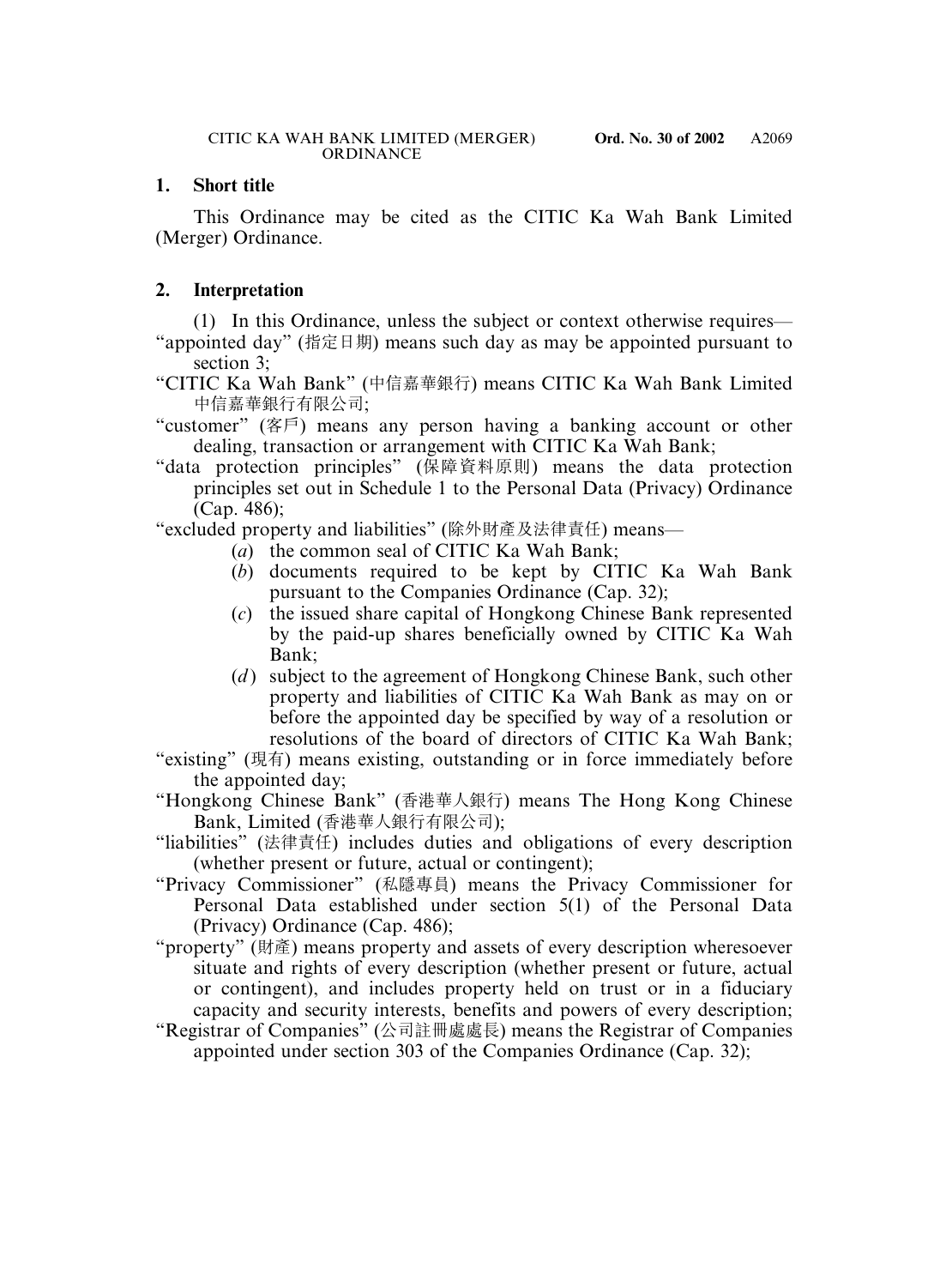- "security interest" (抵押權益) includes a mortgage or charge (whether legal or equitable and including any sub-mortgage), debenture, bill of exchange, promissory note, guarantee, lien, pledge (whether actual or constructive), hypothecation, assignment by way of security, indemnity, right of set-off, flawed asset arrangement, agreement or undertaking (whether in writing or not) or other means (in each case made, granted, arising or subsisting under any applicable law) of securing payment or discharge of a debt or liability (whether present or future, actual or contingent);
- "undertaking" (業務) means the business and all existing property, reserves and liabilities of CITIC Ka Wah Bank of whatsoever nature other than the excluded property and liabilities;

"will" (遺囑) includes a codicil and any other testamentary writing.

(2) Any reference in this Ordinance to property or liabilities of CITIC Ka Wah Bank is a reference to property or liabilities to which CITIC Ka Wah Bank is for the time being entitled or subject (whether beneficially or in any fiduciary capacity), wherever such property or liabilities are situated or arise and whether or not capable of being transferred or assigned by CITIC Ka Wah Bank, and whether CITIC Ka Wah Bank is entitled to such property or subject to such liabilities under the laws of Hong Kong or under the laws of any country, territory or place outside Hong Kong.

(3) Any body politic or corporate and any other person or persons whose rights are affected by any of the provisions of this Ordinance shall be deemed to be mentioned herein.

#### **3. Notice of appointed day**

(1) The directors of CITIC Ka Wah Bank may appoint a day for the purposes of this Ordinance.

(2) CITIC Ka Wah Bank and Hongkong Chinese Bank shall give joint notice in the Gazette stating the day so appointed save that, in the event that such day proves not to be the appointed day for any reason, CITIC Ka Wah Bank and Hongkong Chinese Bank shall give joint notice in the Gazette to that effect and shall again give joint notice in the Gazette stating the next day so appointed or, as the case may be, the day which was the appointed day.

## **4. Changes of name and revocation of banking licence**

- (1) On the appointed day, by virtue of this Ordinance—
	- (*a*) the name of CITIC Ka Wah Bank shall, in accordance with this section, be changed to "CITIC International Financial Holdings Limited 中信國際金融控股有限公司";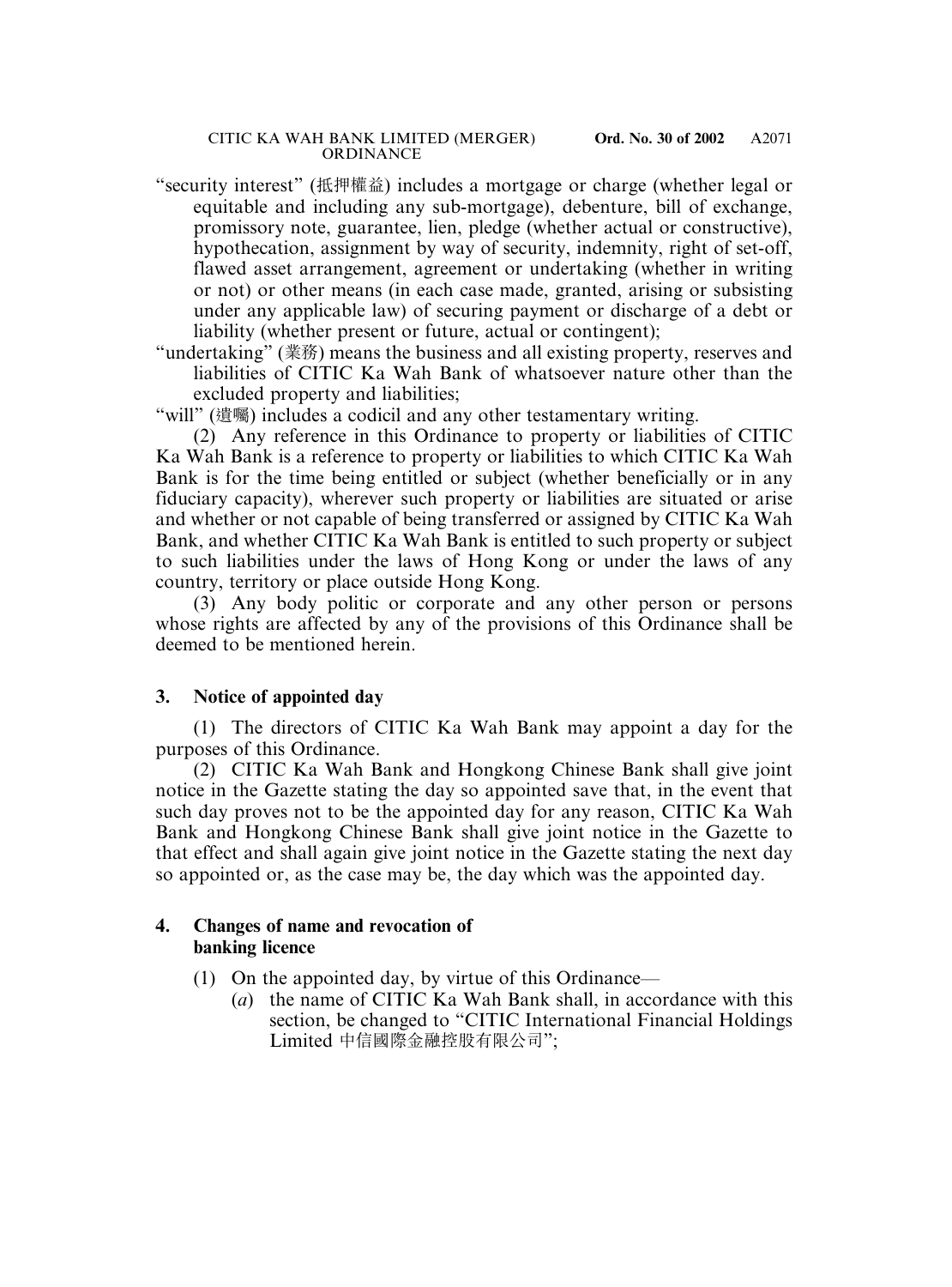- (*b*) the name of Hongkong Chinese Bank shall, in accordance with this section, be changed to "CITIC Ka Wah Bank Limited 中信 嘉華銀行有限公司"; and
- (*c*) the banking licence of CITIC Ka Wah Bank shall, in accordance with Part V of the Banking Ordinance (Cap. 155), be revoked on and from a day to be appointed by the Monetary Authority which day shall be published in the Gazette.

(2) Not later than 7 days before the appointed day, CITIC Ka Wah Bank shall deliver to the Registrar of Companies a copy of this Ordinance.

(3) The Registrar of Companies shall, pursuant to this Ordinance, register the copy of the Ordinance delivered to him pursuant to subsection (2) and on the appointed day—

- (*a*) shall enter the new name of CITIC Ka Wah Bank in the register in place of its former name and issue to CITIC Ka Wah Bank a certificate of incorporation on change of name stating CITIC Ka Wah Bank's new name; and
- (*b*) shall enter the new name of Hongkong Chinese Bank in the register in place of its former name and issue to Hongkong Chinese Bank a certificate of incorporation on change of name stating Hongkong Chinese Bank's new name.

# **5. Vesting of the undertaking in Hongkong Chinese Bank**

(1) On the appointed day the undertaking shall, by virtue of this Ordinance and without further act or deed, be transferred to, and vest in, Hongkong Chinese Bank to the intent that Hongkong Chinese Bank shall succeed to the whole undertaking as if in all respects Hongkong Chinese Bank were the same person in law as CITIC Ka Wah Bank.

(2) Where the transfer and vesting of any property and liabilities situate in any country, territory or place outside Hong Kong and forming part of the undertaking is governed otherwise than by the laws of Hong Kong, CITIC Ka Wah Bank shall, if Hongkong Chinese Bank so requires, so soon as is practicable after the appointed day, take all necessary steps for securing the effective transfer and vesting thereof in Hongkong Chinese Bank and, pending such transfer and vesting, CITIC Ka Wah Bank shall hold any such property in trust absolutely for Hongkong Chinese Bank.

# **6. Trust property and wills**

(1) Any property vested in Hongkong Chinese Bank by virtue of this Ordinance which immediately before the appointed day was held by CITIC Ka Wah Bank, whether alone or jointly with any other person, as trustee or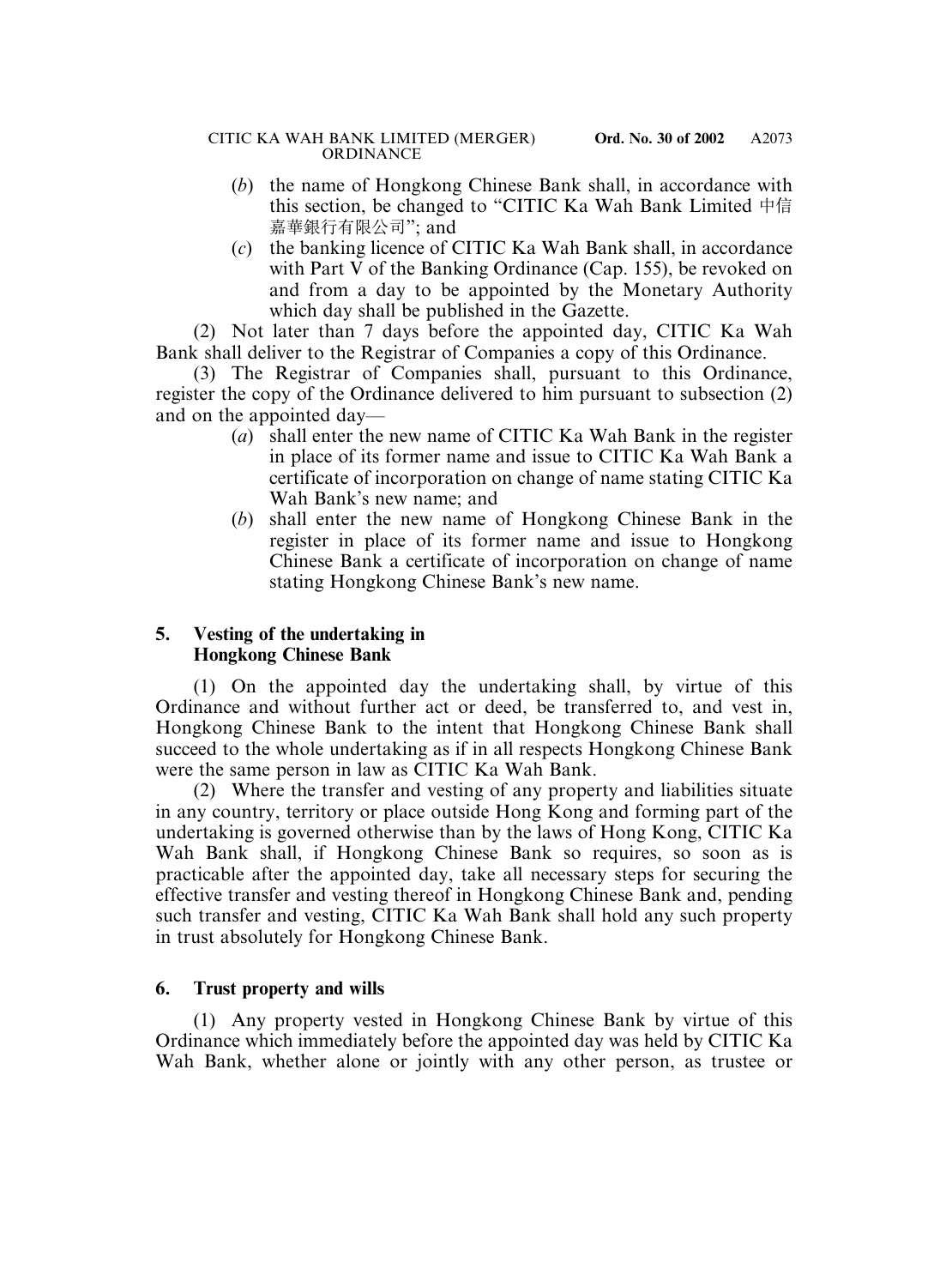custodian trustee of any trust deed, settlement, covenant, agreement, will or other instrument (whether originally so appointed or not, and whether appointed under hand or seal, or by order of any court or otherwise), or as executor of the will, or administrator of the estate, of a deceased person or as judicial trustee appointed by order of any court, or in any other fiduciary capacity, shall, on and from the appointed day, be held by Hongkong Chinese Bank alone or, as the case may be, jointly with such other person, in the same capacity upon the trusts, and with and subject to the powers, provisions and liabilities, applicable thereto respectively.

(2) Any existing instrument or order of any court under or by virtue of which any property forming part of the undertaking became vested in CITIC Ka Wah Bank, in any such fiduciary capacity as is referred to in subsection (1) (including in the case of a will any grant of probate thereof), and any provision in such instrument or order, or any existing contract or arrangement, for the payment to, or retention by, CITIC Ka Wah Bank of remuneration for its services in any such fiduciary capacity, shall, on and from the appointed day, be construed and have effect, so far as the context permits, as if for any reference therein to CITIC Ka Wah Bank not being a reference (however worded and whether express or implied) to terms and conditions of, or to a scale of fees of, CITIC Ka Wah Bank, there were substituted a reference to Hongkong Chinese Bank provided always that this subsection shall not prevent Hongkong Chinese Bank from varying the remuneration or scale of fees payable in accordance with the terms of the relevant instrument or order.

(3) Any will made before the appointed day which has not been proved in Hong Kong before the appointed day, and any will made on or after the appointed day, being a will forming part of the undertaking which appoints CITIC Ka Wah Bank to be an executor, trustee or recipient of any property as trustee, shall, on and from the appointed day, be construed and have effect as if for any reference therein to CITIC Ka Wah Bank as such executor, trustee or recipient or otherwise in connection with such appointment, not being a reference (however worded and whether express or implied) to terms and conditions of, or to a scale of fees of, CITIC Ka Wah Bank, there were substituted a reference to Hongkong Chinese Bank.

(4) No testamentary gift shall be adeemed by reason only of the operation of any of the provisions of this Ordinance.

## **7. Supplementary provisions**

Without prejudice to the generality of any other provision of this Ordinance but subject to any provision of this Ordinance to the contrary effect, the following provisions of this section shall have effect other than in relation to the excluded property and liabilities—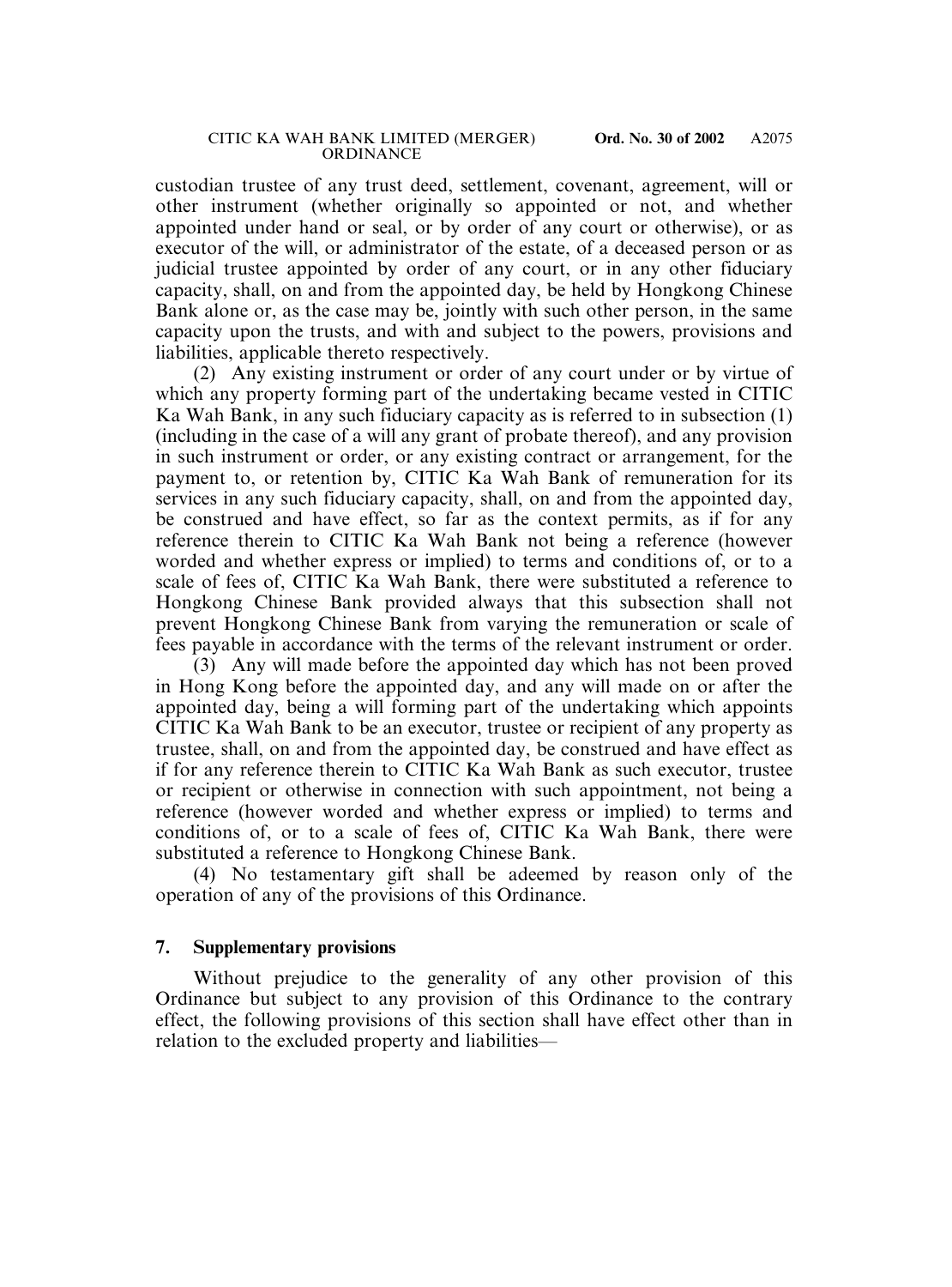- (*a*) All existing contracts, agreements, insurance policies, options, novations, certificates, awards, land grants, conveyances, deeds, leases, licences, notices, permits, guarantees, documents granting or comprising any security interest, bonds, indemnities, mandates, instructions and other instruments and undertakings entered into by, made with, given to or by or addressed to CITIC Ka Wah Bank (whether alone or with any other person and whether as principal or agent and whether in writing or not), shall be construed and have effect on and from the appointed day as if—
	- (i) Hongkong Chinese Bank had been a party thereto instead of CITIC Ka Wah Bank;
	- (ii) for any reference (however worded and whether express or implied) to CITIC Ka Wah Bank there were substituted, as respects anything falling to be done on or after the appointed day, a reference to Hongkong Chinese Bank; and
	- (iii) any reference (however worded and whether express or implied) to the directors or to any director, officer or employee of CITIC Ka Wah Bank were, as respects anything falling to be done on or after the appointed day, a reference to the directors of Hongkong Chinese Bank or, as the case may require, to such director, officer or employee of Hongkong Chinese Bank as Hongkong Chinese Bank may appoint for that purpose or, in default of appointment, to the director, officer or employee of Hongkong Chinese Bank who corresponds as nearly as may be to the firstmentioned director, officer or employee.
- (*b*) Paragraph (*a*)(ii) shall, subject to the provisions of section 17, apply to any statutory provision, to any provision of any existing contract to which CITIC Ka Wah Bank was not a party and to any provision of any other existing document (not being a contract or a will) as they apply to a contract to which that paragraph applies.
- (*c*) Any account between CITIC Ka Wah Bank and a customer shall, on the appointed day, be transferred to Hongkong Chinese Bank and become an account between Hongkong Chinese Bank and such customer subject to the same conditions and incidents as theretofore; and such account shall be deemed for all purposes to be a single continuing account; and any existing contracts, agreements, insurance policies, options, novations, certificates, awards, land grants, conveyances, deeds, leases, licences, notices, permits, guarantees, documents granting or comprising any security interest, bonds, indemnities, mandates,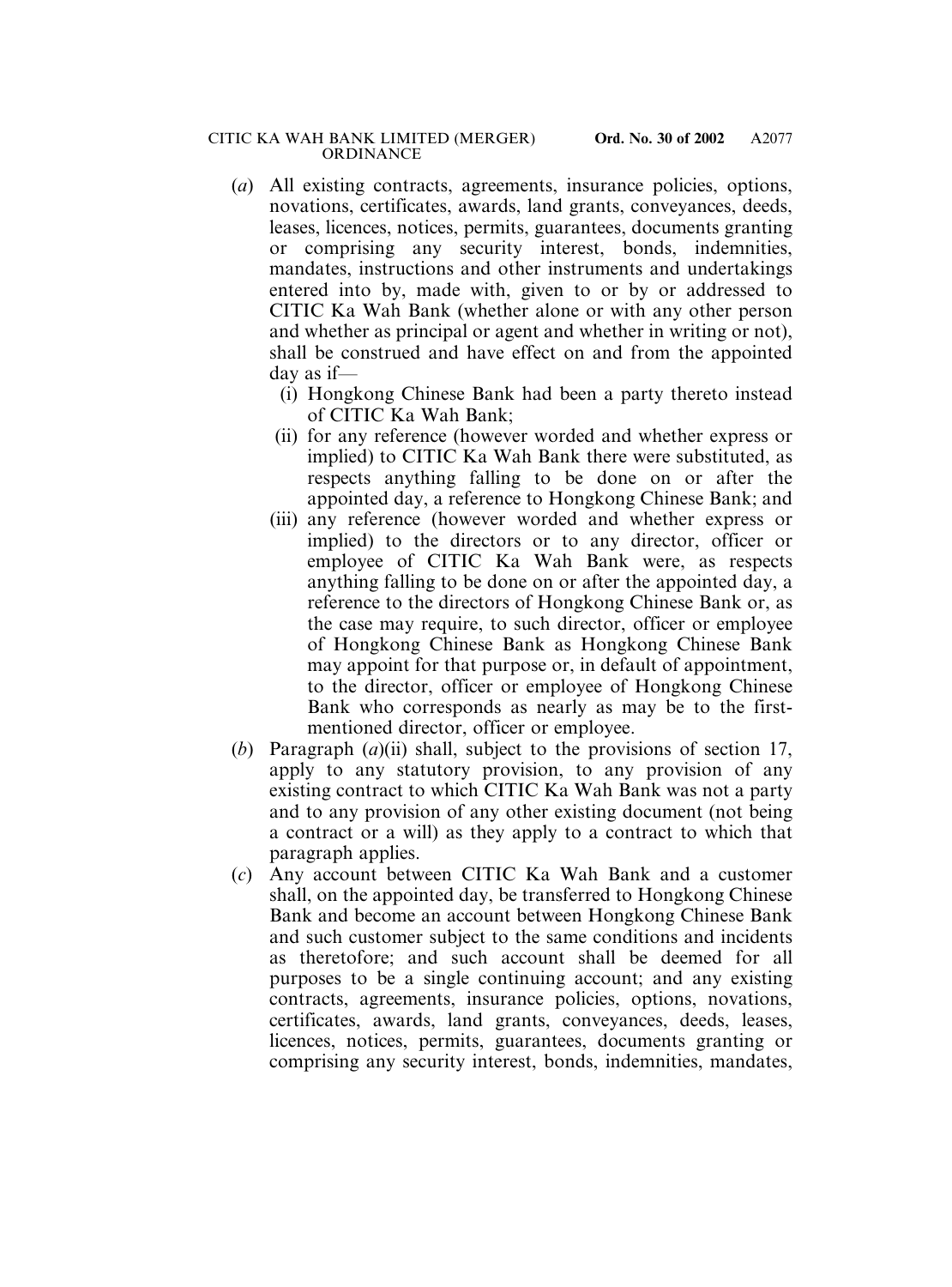instructions and other instruments and undertakings entered into by, made with, given to or by or addressed to CITIC Ka Wah Bank (whether alone or with any other person and whether as principal or agent and whether in writing or not), shall be construed and have effect on and from the appointed day as if any reference (however worded and whether express or implied) to such account between CITIC Ka Wah Bank and a customer there were substituted, as respects anything falling to be done on or after the appointed day, and so far as the context permits, a reference to the continuing account between Hongkong Chinese Bank and such customer:

Provided that nothing in this Ordinance shall affect any right of Hongkong Chinese Bank or of any customer to vary the conditions or incidents subject to which any account is kept.

- (*d*) Any existing instruction, order, direction, mandate, power of attorney, authority, undertaking or consent (whether in writing or not and whether or not in relation to an account) given to or by CITIC Ka Wah Bank, either alone or jointly with another person, shall apply and have effect, on and from the appointed day, as if given to or by Hongkong Chinese Bank or, as the case may be, to or by Hongkong Chinese Bank jointly with such other person.
- (*e*) Any negotiable instrument or order for payment of money drawn on, or given to, or accepted or endorsed by, CITIC Ka Wah Bank, or payable at any place of business of CITIC Ka Wah Bank, whether so drawn, given, accepted or endorsed before, on or after the appointed day, shall have the same effect on and from the appointed day, as if it had been drawn on, or given to, or accepted or endorsed by Hongkong Chinese Bank, or were payable at the same place of business of Hongkong Chinese Bank.
- (*f*) The custody of any document or record, goods or other thing held by CITIC Ka Wah Bank as bailee shall pass to Hongkong Chinese Bank on the appointed day, and the rights and obligations of CITIC Ka Wah Bank under any contract of bailment relating to any such document or record, goods or thing shall on that day become rights and obligations of Hongkong Chinese Bank.
- (*g*) (i) Any security interest held immediately before the appointed day by CITIC Ka Wah Bank, or by a nominee or agent of or trustee for CITIC Ka Wah Bank, as security for the payment or discharge of any liability shall, on and from the appointed day, be held by, or, as the case may require, by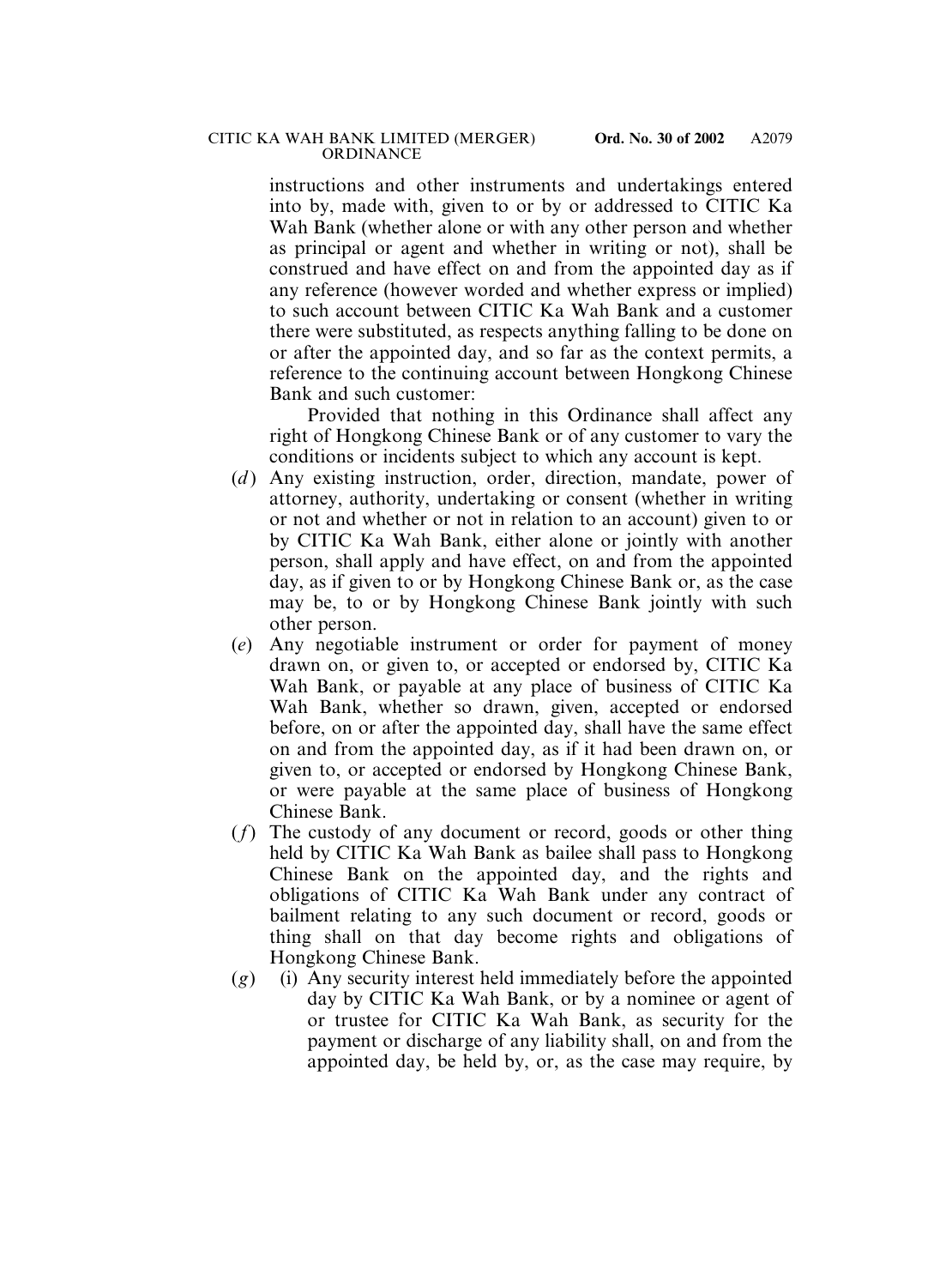that nominee, agent or trustee for, Hongkong Chinese Bank, and be available to Hongkong Chinese Bank (whether for its own benefit or for the benefit of any other person) as security for the payment or discharge of that liability.

- (ii) In relation to any security interest vested or deemed to be vested in Hongkong Chinese Bank in accordance with the provisions of this Ordinance and any liability thereby secured, Hongkong Chinese Bank shall be entitled to the rights and priorities and be subject to the obligations and incidents to which CITIC Ka Wah Bank would have been entitled and subject if it had continued to hold the security interest.
- (iii) Without prejudice to the generality of subparagraph (ii), in any case where any existing liability subsists between CITIC Ka Wah Bank and Hongkong Chinese Bank in respect of which CITIC Ka Wah Bank or Hongkong Chinese Bank, or a nominee or agent of or trustee for CITIC Ka Wah Bank or Hongkong Chinese Bank holds a security interest, that liability shall, for the purpose of enforcing or realizing that security interest, be deemed to continue in effect notwithstanding the vesting of the undertaking in Hongkong Chinese Bank.
- (iv) Any security interest referred to in subparagraph (i), (ii) or (iii) and which extends to future advances or liabilities shall, on and from the appointed day, be available to Hongkong Chinese Bank (whether for its own benefit or for the benefit of any other person) as security for the payment or discharge of future advances and liabilities to the same extent and in the same manner in all respects as future advances by, or liabilities to, CITIC Ka Wah Bank or Hongkong Chinese Bank were secured thereby immediately before that day.
- (v) Notwithstanding subparagraph (i), where immediately before the appointed day any security interest would not be available to Hongkong Chinese Bank as security for the payment or discharge of any liability owing to it, or to CITIC Ka Wah Bank as security for the payment or discharge of any liability owing to it, such security interest shall not become available to Hongkong Chinese Bank as security for such liability on and from the appointed day by virtue of this Ordinance, unless—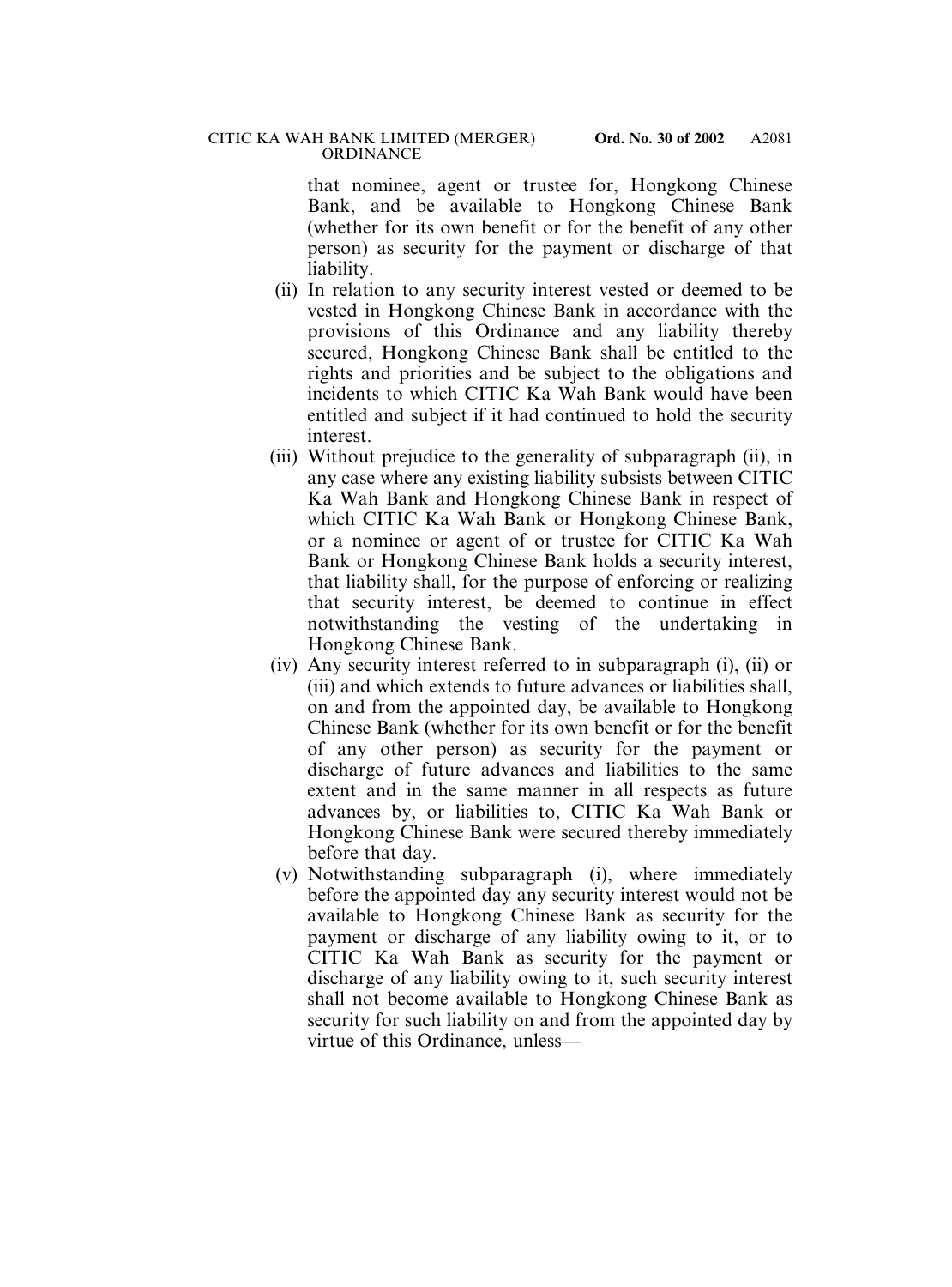- (A) the terms of such security interest expressly provide otherwise;
- (B) Hongkong Chinese Bank obtains the written consent of the person or persons who granted such security interest; or
- (C) such security interest arises at general law.
- (vi) Notwithstanding subparagraph (ii), where immediately before the appointed day, Hongkong Chinese Bank would not, in respect of any liability owing to it, be entitled to the rights and priorities in relation to any security interest then in existence, or CITIC Ka Wah Bank would not, in respect of any liability owing to it, be entitled to the rights and priorities in relation to any security interest then in existence, Hongkong Chinese Bank shall not, in respect of such liability, be entitled to such rights and priorities on and from the appointed day by virtue of this Ordinance, unless—
	- (A) the terms of such security interest expressly provide otherwise;
	- (B) Hongkong Chinese Bank obtains the written consent of the person or persons who granted such security interest; or
	- (C) such security interest arises at general law.
- (*h*) (i) Where by virtue of this Ordinance any right or liability of CITIC Ka Wah Bank becomes or is deemed to become a right or liability of Hongkong Chinese Bank, Hongkong Chinese Bank and all other persons shall, on and from the appointed day, have the same rights, powers and remedies (and in particular the same rights and powers as to taking or resisting legal proceedings or making or resisting applications to any authority) for ascertaining, perfecting or enforcing that right or liability as if it had at all times been a right or liability of Hongkong Chinese Bank; and any legal proceedings or application to any authority existing or pending immediately before the appointed day by or against CITIC Ka Wah Bank may be continued by or against Hongkong Chinese Bank.
	- (ii) Where any right or liability of CITIC Ka Wah Bank was before the appointed day the subject of arbitral proceedings to which CITIC Ka Wah Bank was a party, Hongkong Chinese Bank shall on and from the appointed day automatically be substituted for CITIC Ka Wah Bank as a party to those proceedings, without the need for consent from any other party or from the arbitrator.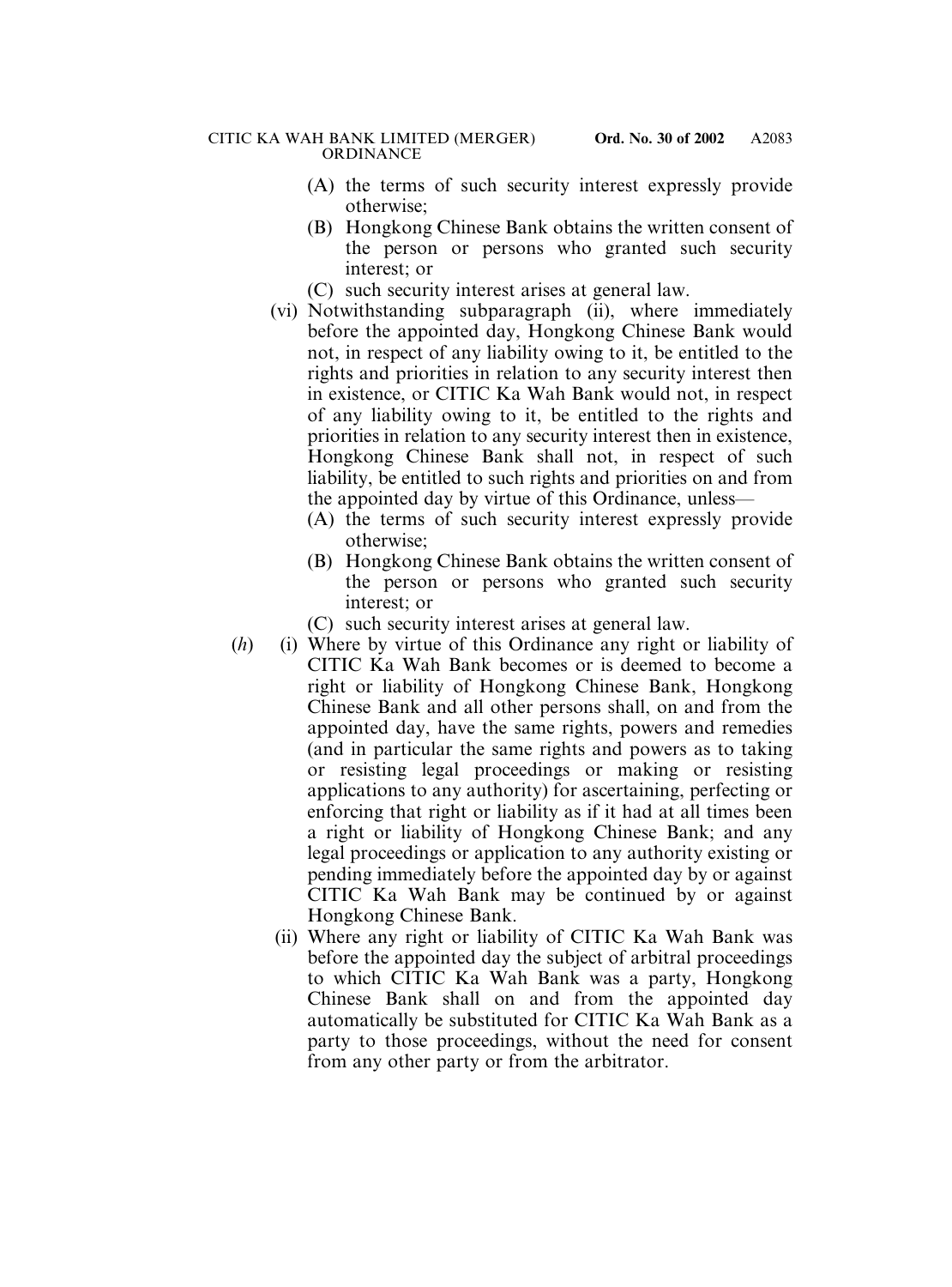- (*i*) Any judgment or award obtained by or against CITIC Ka Wah Bank and not fully satisfied before the appointed day shall on that day, to the extent to which it is enforceable by or against CITIC Ka Wah Bank, become enforceable by or against Hongkong Chinese Bank.
- ( *j*) Any court order which applies to CITIC Ka Wah Bank shall on and from the appointed day apply to Hongkong Chinese Bank instead of to CITIC Ka Wah Bank.
- (*k*) Nothing in this Ordinance shall terminate or prejudicially affect the appointment, authority, rights or powers of any receiver or of any receiver and manager appointed by CITIC Ka Wah Bank, whether alone or with others, before the appointed day.
- (*l*) The Privacy Commissioner may, on and from the appointed day, exercise in respect of Hongkong Chinese Bank any power under the Personal Data (Privacy) Ordinance (Cap. 486) which he could have immediately before the appointed day exercised in respect of CITIC Ka Wah Bank in respect of a breach or alleged breach by CITIC Ka Wah Bank of that Ordinance or the data protection principles; but the transfer to, and vesting in, Hongkong Chinese Bank by this Ordinance of the undertaking of CITIC Ka Wah Bank and any disclosure to Hongkong Chinese Bank of any information in contemplation or as a result thereof shall not amount to a breach of any duty of confidentiality to which CITIC Ka Wah Bank is subject immediately before the appointed day or to a contravention by Hongkong Chinese Bank or CITIC Ka Wah Bank of the Personal Data (Privacy) Ordinance (Cap. 486) or the data protection principles.

# **8. Accounting treatment of CITIC Ka Wah Bank and Hongkong Chinese Bank**

(1) On and from the appointed day, by virtue of this Ordinance and notwithstanding the provisions of any other Ordinance—

(*a*) the balance sheets and profit and loss accounts of CITIC Ka Wah Bank and Hongkong Chinese Bank for the accounting period of each company in which the appointed day falls shall be prepared in all respects as if the undertaking had vested in Hongkong Chinese Bank pursuant to section 5 on the first day of such accounting period of Hongkong Chinese Bank;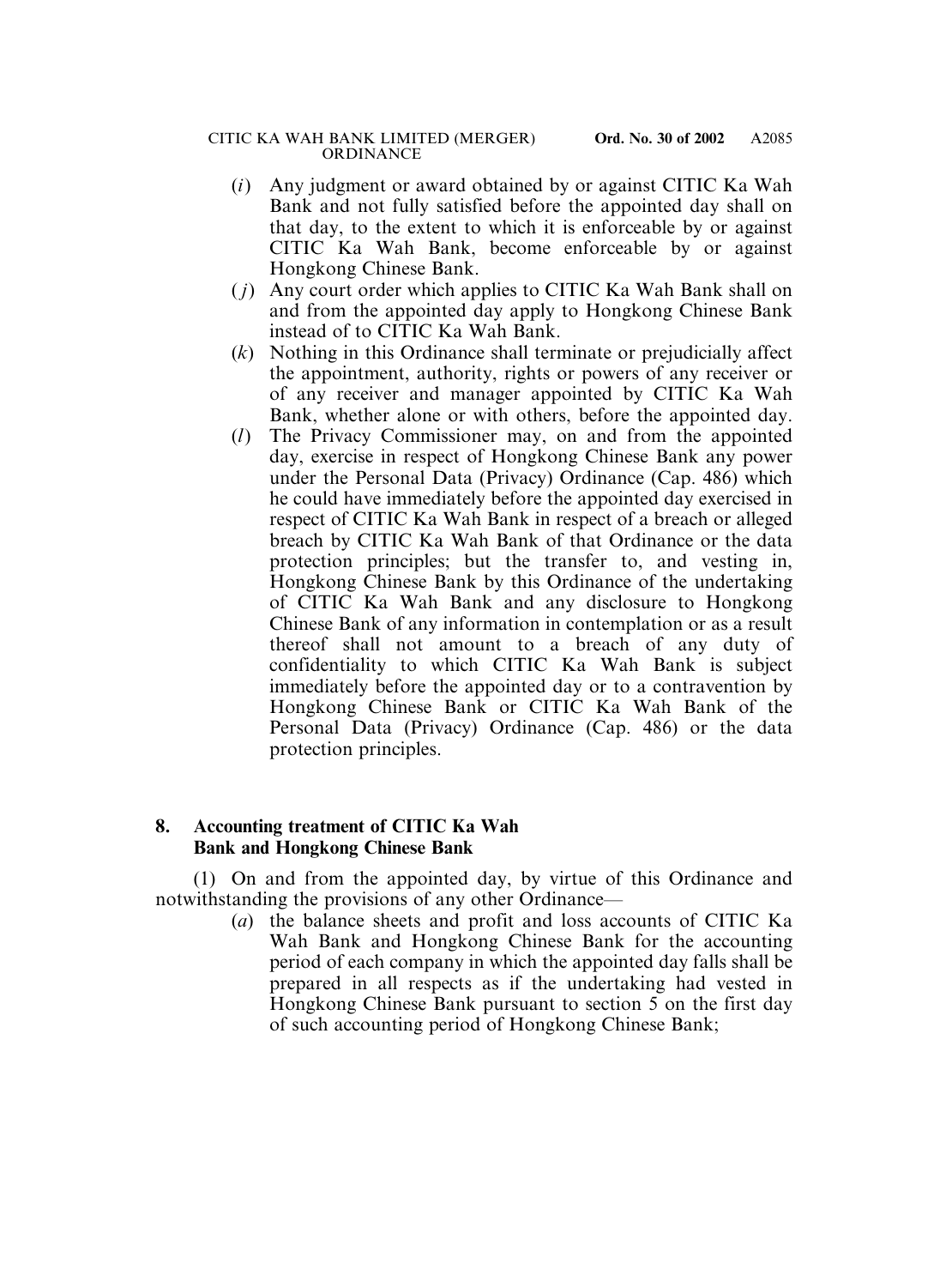- (*b*) all property and liabilities of CITIC Ka Wah Bank (other than excluded property and liabilities) shall be transferred to Hongkong Chinese Bank at their carrying value in the accounts of CITIC Ka Wah Bank on the first day of such accounting period of Hongkong Chinese Bank;
- (*c*) each existing reserve of CITIC Ka Wah Bank relating to the property and liabilities vested in Hongkong Chinese Bank by virtue of this Ordinance as reflected in the accounts of CITIC Ka Wah Bank on the first day of such accounting period of Hongkong Chinese Bank shall be transferred to and for all purposes be and become a reserve of Hongkong Chinese Bank; and
- (*d*) the amount, description and character of every reserve of Hongkong Chinese Bank which shall come into being pursuant to paragraph (*c*) shall be the same in all respects as those of the corresponding existing reserve of CITIC Ka Wah Bank immediately before the first day of such accounting period of Hongkong Chinese Bank, and all enactments and rules of law shall apply to or in respect of every such reserve of Hongkong Chinese Bank in the same manner in all respects as they applied to or in respect of the corresponding existing reserve of CITIC Ka Wah Bank immediately before the first day of such accounting period of Hongkong Chinese Bank.

(2) Every reference in subsection (1) to an existing reserve shall include a reference to any reserve or similar provision, irrespective of its name or designation (and whether the amount thereof be positive or negative in nature) and, without prejudice to the generality of the foregoing, every such reference shall include a reference to any sums standing to the credit (or debit) of any profit and loss account.

(3) Without prejudice to the generality of subsection (1), any profits or losses of CITIC Ka Wah Bank earned or incurred after the beginning of the financial year of CITIC Ka Wah Bank in which the appointed day shall occur, shall on and from the appointed day, by virtue of this Ordinance, be treated for all purposes as profits or, as the case may be, losses, of Hongkong Chinese Bank.

# **9. Taxation and revenue matters**

(1) For the purposes of the Inland Revenue Ordinance (Cap. 112), on and from the appointed day Hongkong Chinese Bank shall be treated as if it were the continuation of and the same person in law with regard to the undertaking as CITIC Ka Wah Bank.

(2) Accordingly (and without affecting the generality of subsection  $(1)$ )—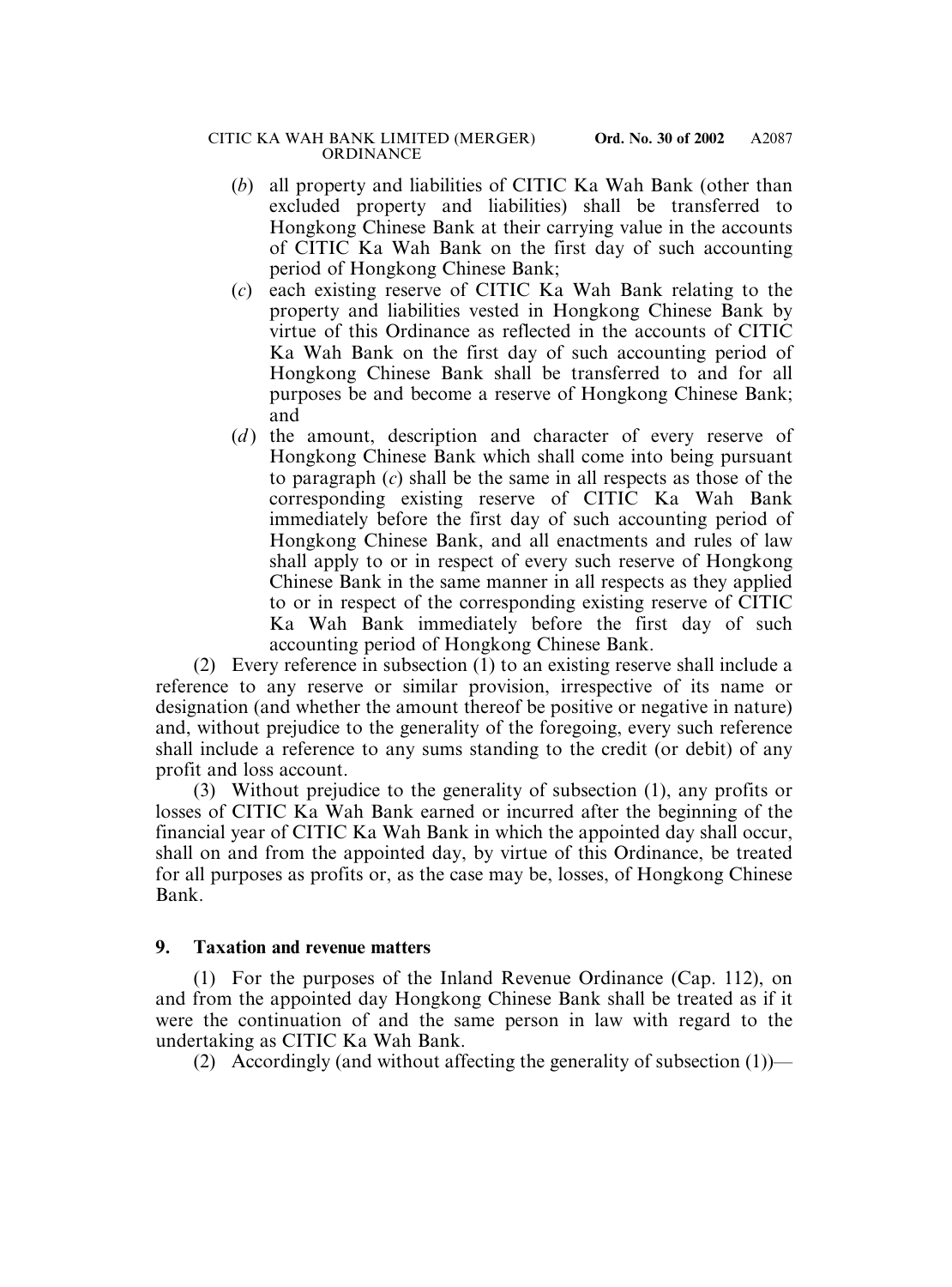- (*a*) a vesting or deemed vesting in Hongkong Chinese Bank of any property or liabilities by virtue of this Ordinance does not constitute a sale or other disposal of or a change in the nature of that property or the liability for any purpose under the Inland Revenue Ordinance (Cap. 112);
- (*b*) the aggregate amount of any losses sustained by CITIC Ka Wah Bank which are capable of but have not been carried forward and set off against assessable profits of CITIC Ka Wah Bank for the purposes of section 19C of the Inland Revenue Ordinance (Cap. 112) as at the end of the last complete financial year of CITIC Ka Wah Bank are deemed to be losses of Hongkong Chinese Bank and, accordingly, available for set off against the assessable profits of Hongkong Chinese Bank (or Hongkong Chinese Bank's share of assessable profits of a partnership in which it is a partner) for the purposes of that Ordinance.

(3) The profits or losses of CITIC Ka Wah Bank treated as profits or losses of Hongkong Chinese Bank in accordance with section 8(3)—

- (*a*) shall not be taken into account for the purpose of computing the profits and losses of CITIC Ka Wah Bank which are chargeable to tax under Part IV of the Inland Revenue Ordinance (Cap. 112) for any year of assessment; and
- (*b*) shall be taken into account for the purpose of computing the profits or losses of Hongkong Chinese Bank which are chargeable to tax under Part IV of the Inland Revenue Ordinance (Cap. 112) for the year of assessment the basis period for which includes the appointed day.

# **10. Contracts of employment**

(1) Section 7(*a*) shall apply to a contract for the employment of any person by CITIC Ka Wah Bank and employment with CITIC Ka Wah Bank and Hongkong Chinese Bank under any such contract shall be deemed for all purposes to be a single continuing employment.

(2) No director, secretary or auditor of CITIC Ka Wah Bank shall by virtue only of this Ordinance become a director, secretary or auditor, as the case may be, of Hongkong Chinese Bank.

# **11. Pensions, provident funds and gratuity benefits**

(1) The deeds and rules constituting or relating to the occupational retirement scheme established in Hong Kong and known as The Ka Wah Bank Group Provident Fund and the provident fund scheme established in Hong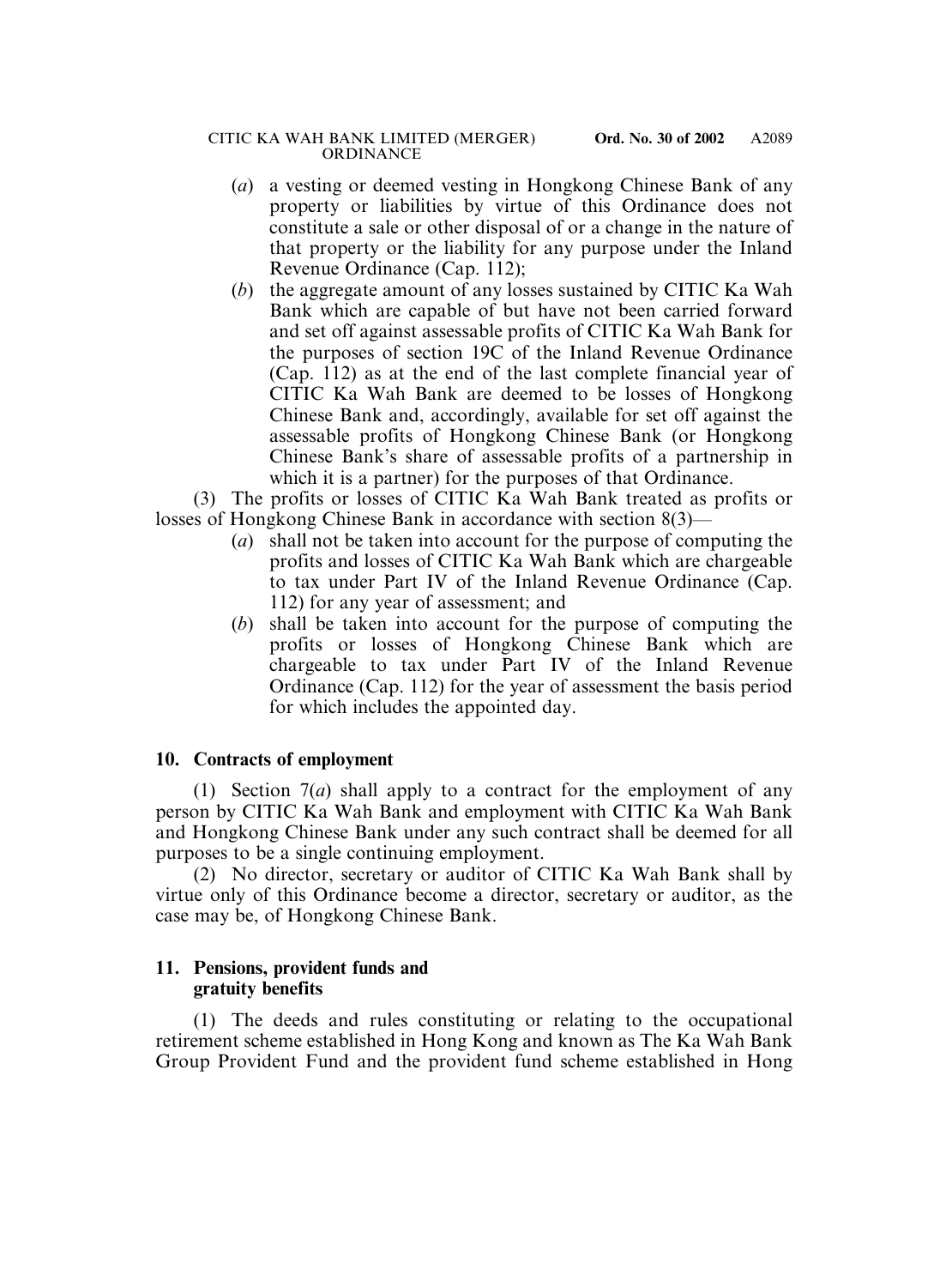Kong and known as the AIA-JF Premium Mandatory Provident Fund Scheme (友邦怡富強積金優越計劃), and the gratuity benefits payable by CITIC Ka Wah Bank shall, on and from the appointed day, be construed and have effect, so far as the context permits, as if for any reference therein to CITIC Ka Wah Bank there were substituted a reference to Hongkong Chinese Bank in respect of officers or employees of CITIC Ka Wah Bank who become officers or employees of Hongkong Chinese Bank by virtue only of this Ordinance.

(2) No officer or employee of CITIC Ka Wah Bank who becomes an officer or employee of Hongkong Chinese Bank by virtue of this Ordinance shall, by virtue only of this Ordinance, be entitled to participate in the provident fund scheme established in Hong Kong and known as the Zurich-Chinese Bank MPF Scheme—PremierDELUXE (蘇黎世華人銀行強積金計 劃——顯赫之選), any provident fund schemes of or gratuity payments payable by Hongkong Chinese Bank, and no existing officer or employee of Hongkong Chinese Bank shall, by virtue only of this Ordinance, be entitled to participate in The Ka Wah Bank Group Provident Fund or the AIA-JF Premium Mandatory Provident Fund Scheme (友邦怡富強積金優越計劃) or any other occupational retirement scheme of, provident fund scheme of, or gratuity benefits payable by CITIC Ka Wah Bank.

## **12. Waiver of prohibition of merger**

(1) Any provision contained in any contract or other document to which Hongkong Chinese Bank or CITIC Ka Wah Bank or any of their respective subsidiaries is a party which prohibits or has the effect of prohibiting the transfer and vesting or deemed transfer and vesting of the undertaking of CITIC Ka Wah Bank in Hongkong Chinese Bank shall be deemed by this Ordinance to have been waived.

(2) Any provision contained in any contract or other document to the effect that a default shall occur or be deemed to occur as a result of the transfer and vesting or deemed transfer and vesting of the undertaking of CITIC Ka Wah Bank in Hongkong Chinese Bank, and to which Hongkong Chinese Bank or CITIC Ka Wah Bank or any of their respective subsidiaries is a party, shall be deemed by this Ordinance to have been waived.

#### **13. Evidence: books and documents**

(1) All books and other documents which would, before the appointed day, have been evidence in respect of any matter for or against CITIC Ka Wah Bank shall be admissible in evidence in respect of the same matter for or against Hongkong Chinese Bank.

(2) In this section, "documents" (文件) has the same meaning as in section 46 of the Evidence Ordinance (Cap. 8).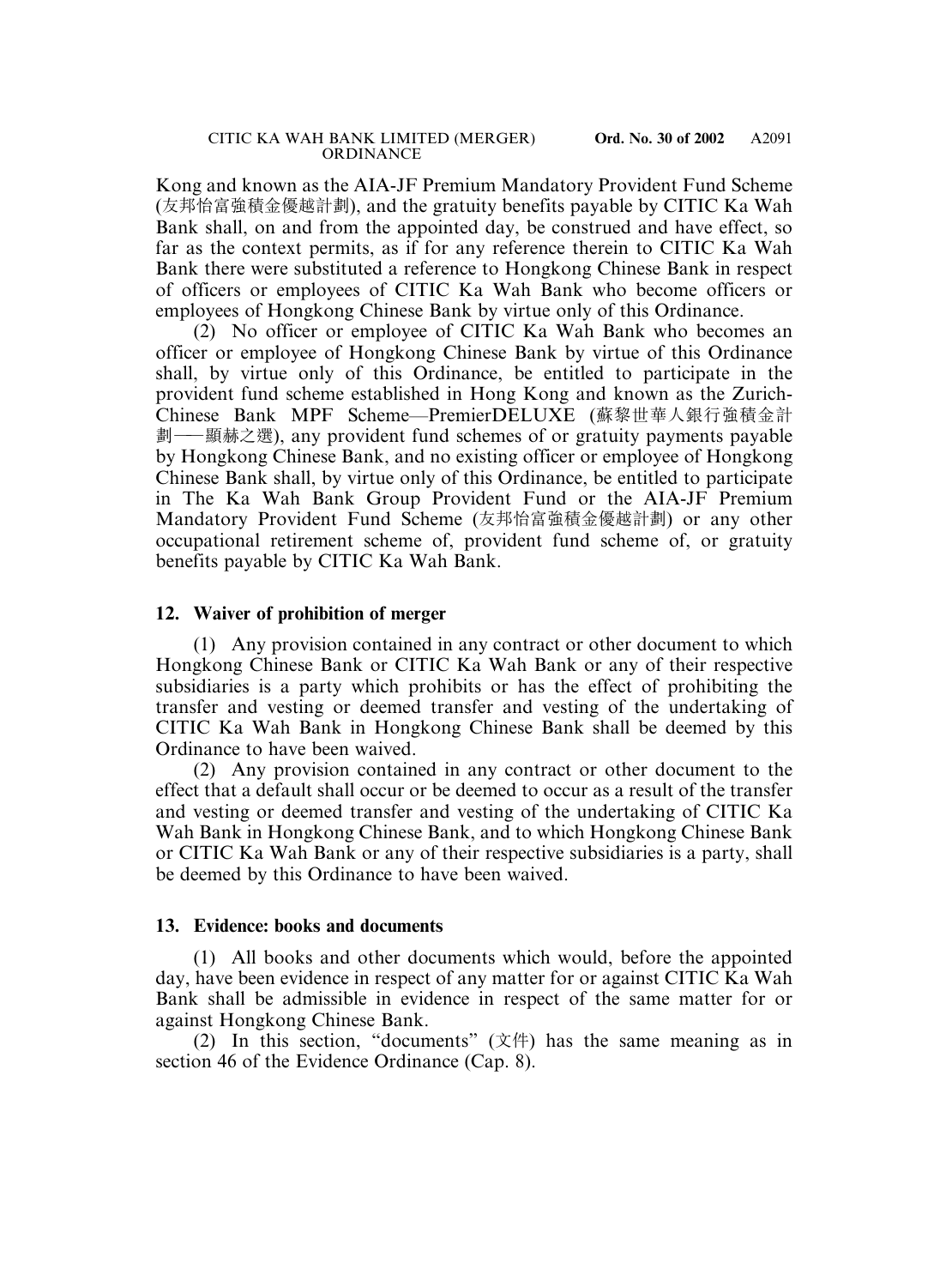# **14. Part III of Evidence Ordinance (Cap. 8)**

(1) On and from the appointed day, Part III of the Evidence Ordinance (Cap. 8) shall apply to the banker's records of CITIC Ka Wah Bank deemed to be vested in Hongkong Chinese Bank by virtue of this Ordinance, and to entries made in those records before the appointed day, as if such records were the records of Hongkong Chinese Bank.

(2) For the purposes of section 20 of the Evidence Ordinance (Cap. 8), banker's records which are deemed to have become the banker's records of Hongkong Chinese Bank by virtue of this Ordinance shall be deemed to have been the ordinary banker's records of Hongkong Chinese Bank at the time of the making of any entry therein which purports to have been made before the appointed day, and any such entry shall be deemed to have been made in the usual and ordinary course of business.

(3) For the purposes of sections 40 and 41 of the Evidence Ordinance (Cap. 8), documents previously in the custody or control of CITIC Ka Wah Bank shall by virtue of this Ordinance be deemed to be documents previously in the custody or control of Hongkong Chinese Bank.

(4) In this section, "banker's records" (銀行紀錄) shall be construed in accordance with section 2 of the Evidence Ordinance (Cap. 8).

# **15. Evidence of vesting and transfer**

(1) The production of a Government Printer's copy of this Ordinance shall, for all purposes, be conclusive evidence of the vesting and transfer or deemed vesting and transfer of any property and liabilities of CITIC Ka Wah Bank in Hongkong Chinese Bank in accordance with the provisions of this Ordinance.

- (2) Without prejudice to the generality of subsection  $(1)$ 
	- (*a*) a Government Printer's copy of this Ordinance, together with evidence of publication of notice of the appointed day—
		- (i) shall, in relation to any registered securities transferred to, and vested in, Hongkong Chinese Bank by virtue of this Ordinance, operate for all purposes as a duly executed instrument of transfer in respect of the transfer of such registered securities from CITIC Ka Wah Bank to Hongkong Chinese Bank;
		- (ii) shall, together with a certified copy of any resolution made pursuant to paragraph  $(d)$  of the definition of "excluded" property and liabilities" in section 2(1), be sufficient evidence that the property or liabilities mentioned within such a resolution are excluded property and liabilities;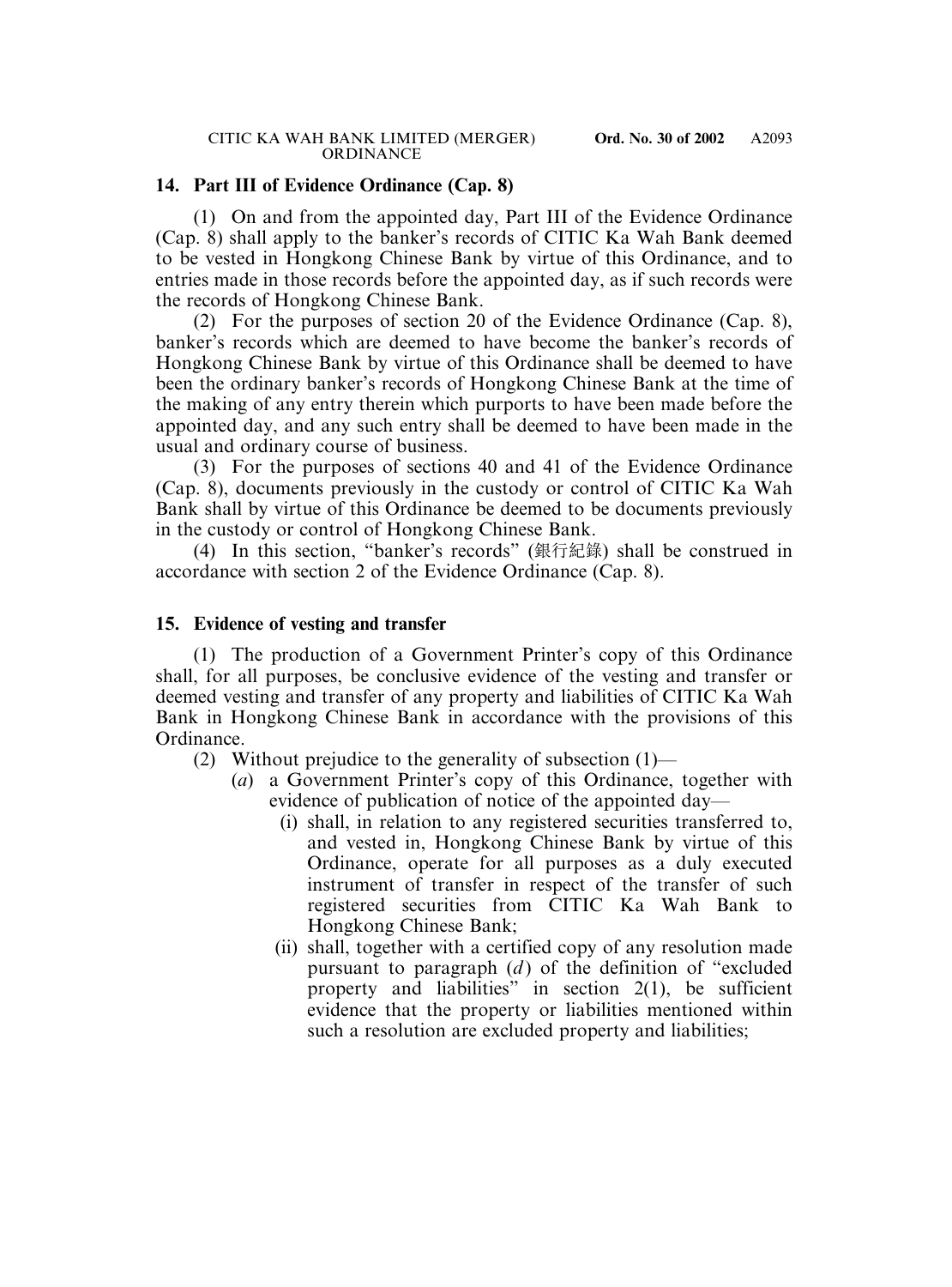- (*b*) any deed or other document made or executed on or after the appointed day, whereby Hongkong Chinese Bank or CITIC Ka Wah Bank, whether alone or jointly with any other person, conveys or transfers, or purports to convey or transfer, to any person (whether for consideration or not), or applies to be registered as the holder or proprietor of, any property held by CITIC Ka Wah Bank immediately before the appointed day and forming part of the undertaking, whether alone or jointly with any other person, shall be sufficient evidence that the interest of CITIC Ka Wah Bank in that property is vested in Hongkong Chinese Bank under this Ordinance;
- (*c*) where there is any other transaction or purported transaction by CITIC Ka Wah Bank or Hongkong Chinese Bank on or after the appointed day in connection with, or in relation to, any property or liabilities which are property or liabilities of CITIC Ka Wah Bank immediately before that day and forming part of the undertaking, it shall be deemed in favour of any other party to the transaction, or any person claiming through or under him, that Hongkong Chinese Bank has full power and authority for that transaction as if the property or liabilities were vested in it under this Ordinance;
- (*d* ) a certificate given by or on behalf of Hongkong Chinese Bank at any time that any property or liabilities specified in the certificate (which property or liabilities immediately before the appointed day is the property or liabilities of CITIC Ka Wah Bank) is or, as the case may be, is not, deemed to be vested in Hongkong Chinese Bank under this Ordinance, shall be conclusive evidence for all purposes of the fact so certified.

(3) Nothing in subsection  $(2)(c)$  or  $(d)$  shall affect the liability of CITIC Ka Wah Bank and Hongkong Chinese Bank to the other of them in respect of anything done, or purporting to have been done, by either of them in connection with, or in relation to, any property or liabilities.

- (4) In subsection (2)—
	- (*a*) "convey" (轉易) includes mortgage, charge, lease, assent, vest by way of vesting declaration or vesting instrument, disclaim, release or otherwise assure; and
	- (*b*) "registered securities" (註冊證券 ) means shares, stocks, debentures, loans, bonds, units of a unit trust scheme or other shares of the investments subject to the trusts of such a scheme, and other securities of any description which are transferable and the holders of which are entered in a register (whether maintained in Hong Kong or not).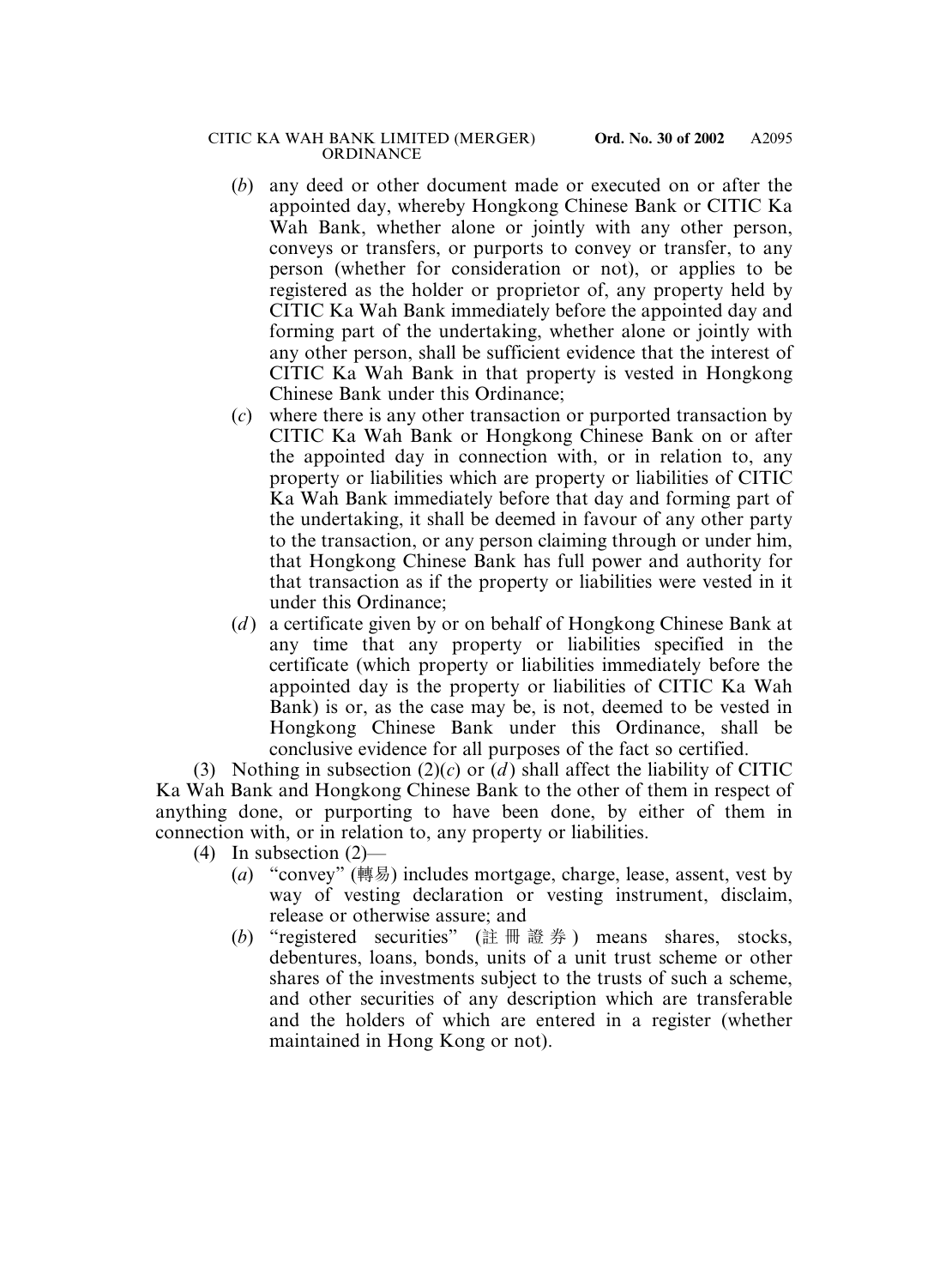(5) Nothing in this section applies to any property falling within section 5(2).

#### **16. Interests in land**

(1) The vesting and deemed vesting in Hongkong Chinese Bank of an interest in land by virtue of this Ordinance shall not—

- (*a*) constitute an acquisition, disposal, assignment, transfer or parting with possession of that interest for the purposes of section 53(4)(*a*) or (7)(*a*), 119E(2) or 119H(1)(*a*) of the Landlord and Tenant (Consolidation) Ordinance (Cap. 7); or
- (*b*) constitute an assignment or underlease of, or an agreement to assign or underlet, that interest for the purposes of section  $6(1)(b)$  of the Landlord and Tenant (Consolidation) Ordinance (Cap. 7); or
- (*c*) operate so as to merge any leasehold interest in the reversion expectant on it; or
- (*d*) constitute an assignment, transfer, devolution, parting with possession, dealing with or other disposition of that interest for the purposes of any provision contained in any instrument concerning or affecting that interest; or
- (*e*) operate as a breach of covenant or condition against alienation; or
- (*f*) give rise to any forfeiture, damages or other right of action; or
- (*g*) invalidate or discharge any contract or security interest; or
- (*h*) extinguish, affect, vary, diminish or postpone any priority of that interest, whether under the Land Registration Ordinance (Cap. 128), at law or in equity.

(2) All existing registration of any interest in land in the name of CITIC Ka Wah Bank (whether alone or with any other person) vested in Hongkong Chinese Bank by virtue of this Ordinance and all existing registration of any interest in land in the name of Hongkong Chinese Bank (whether alone or with any other person) immediately before the appointed day shall be construed and have effect on and from the appointed day as if the name "CITIC Ka Wah Bank Limited 中信嘉華銀行有限公司" had been entered on the land register instead of the name of CITIC Ka Wah Bank or Hongkong Chinese Bank, as the case may be.

(3) All existing registration of any interest in land in the name of CITIC Ka Wah Bank (whether alone or with any other person) not vested in Hongkong Chinese Bank by virtue of this Ordinance shall be construed and have effect on and from the appointed day as if the name "CITIC International Financial Holdings Limited 中信國際金融控股有限公司" had been entered on the land register instead of the name of CITIC Ka Wah Bank.